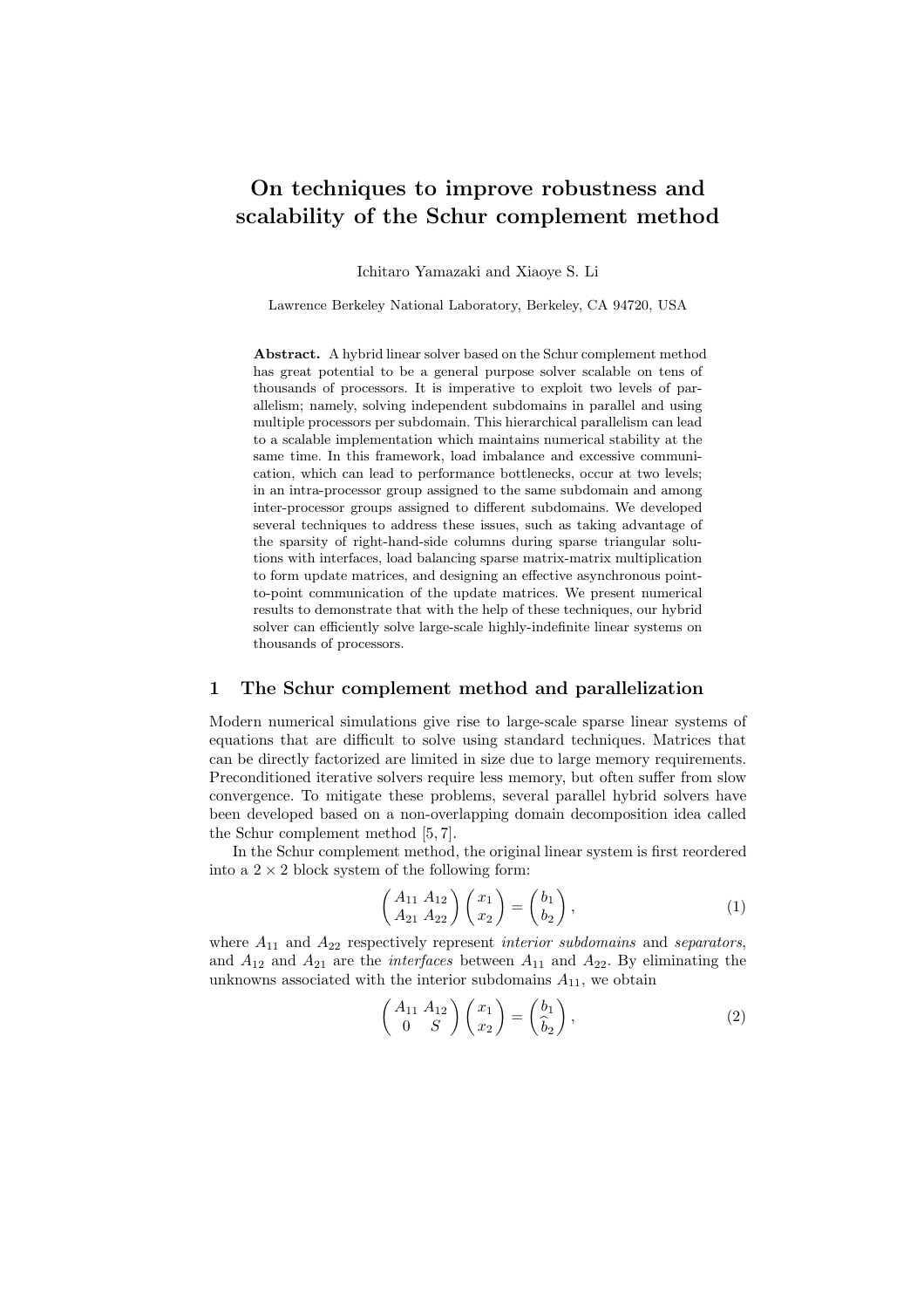where  $S$  is the Schur complement defined as

$$
S = A_{22} - A_{21}A_{11}^{-1}A_{12}, \t\t(3)
$$

and  $\hat{b}_2 = b_2 - A_{21}A_{11}^{-1}b_1$ . Subsequently, the solution of the linear system (1) can be computed by first solving the Schur complement system

$$
Sx_2 = \tilde{b}_2,\tag{4}
$$

and then solving the interior system

$$
A_{11}x_1 = b_1 - A_{12}x_2. \tag{5}
$$

For a detailed discussion of the Schur complement method, see [13] and the references therein

The inverse of the interior subdomains  $A_{11}$  is needed to form the Schur complement S of (3) and to compute the correspoinding parts of the solution vector by the backward substitution (5). The existing parallel hybrid solvers use a direct method to factorize these interior subdomains, while a preconditioned iterative method is used to solve the Schur complement system (4), where most of the fill occur. These solvers often exhibit great parallel performance since the interior subdomains can be factorized independently from one other, and a direct method is effective for factorizing these relatively small subdomains. Furthermore, for a symmetric positive definite system, the Schur complement has a smaller condition number than the original matrix [13, Section 4.2], and fewer iterations are often needed to solve the Schur complement system. General purpose parallel preconditioners for the Schur complement system have been developed, and their effectiveness has been shown for some applications [5, 7]. Unfortunately, for highly-indefinite systems, we found these solvers still suffer from slow convergence.

In this paper, we present some of the challenges encountered in the development of a robust and efficient, general purpose hybrid solver targeted for thousands of processors, and our approaches to resolving these issues. Our parallel implementation consists of the following three phases:

1) Extracting and factorizing the interior subdomains. We use a parallel nested disection algorithm implemented in PT-SCOTCH [8] to extract interior subdomains. For an unsymmetric matrix A, PT-SCOTCH is applied to the graph of  $|A|+|A|^T$ . Then, these interior subdomains are factorized using a direct method.

There are two approaches to assigning processors to factorize subdomains. One approach is to assign a single processor to factorize one or more interior subdomains, which we refer to as a one-level parallel approach. An advantage of this approach is that multiple subdomains can be assigned to a processor such that the workload is balanced among the processors. A serious drawback of this approach, however, is that many subdomains must be generated in order to use large numbers of processors. This increases the size of the Schur complement, and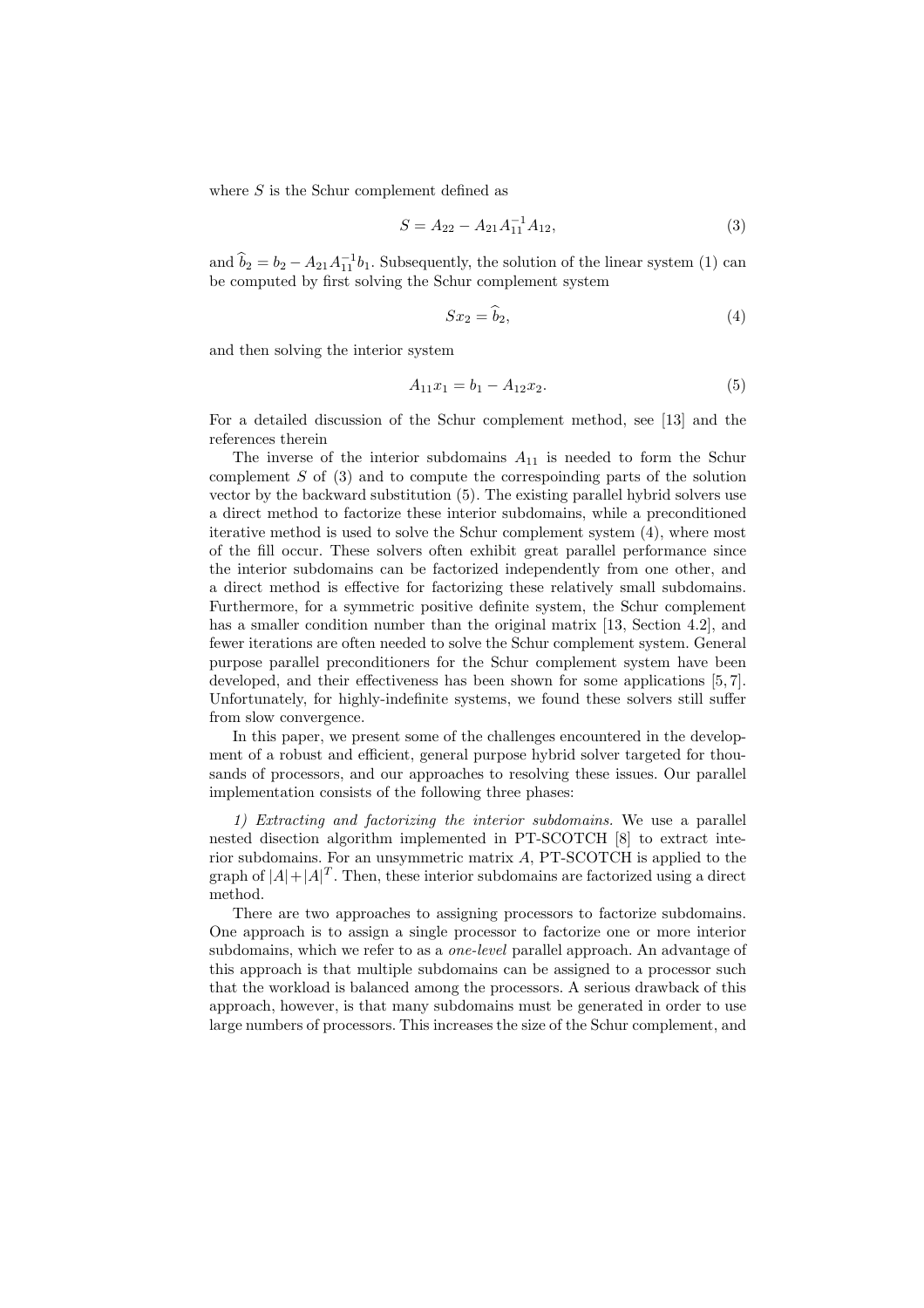

Fig. 1. (a): distribution of the coefficient matrix. Each group  $g_{\ell}$  contains two processors per subdomain, and the group  $g_S$  contains three processors. (b): subdomain  $D_{\ell}$  stored in a 2D block-cyclic format using a  $2 \times 3$  process grid, and its corresponding righthand-side (RHS) vectors  $E_{\ell}$  with block size of six. An "x" in  $E_{\ell}$  represents the first nonzero in an individual column of the supernodal block, and a horizontal dotted line represents the first nonzero in the entire block.

often leads to slow or even no convergence. An alternative is to assign multiple processors to each interior subdomain, which allows us to increase the processor count without increasing the number of subdomains nor the size of the Schur complement. This approach is refered to as a two-level parallel approach and is the focus of our study in this paper.

Specifically, when  $k$  interior subdomains are extracted, the coefficient matrix of Eq. (1) has the following block-structure:

$$
\left(\frac{A_{11}|A_{12}}{A_{21}|A_{22}}\right) = \left(\begin{array}{c} D_1 & & E_1 \\ D_2 & & \vdots \\ \vdots & \ddots & \vdots \\ D_k & E_k \\ \hline F_1 & F_2 & \dots & F_k & A_{22} \end{array}\right),\tag{6}
$$

where  $D_{\ell}$  is the  $\ell$ -th subdomain, and  $E_{\ell}$  and  $F_{\ell}$  are the interfaces between  $D_{\ell}$  and  $A_{22}$ . In our implementation, each processor is assigned to a processor groups  $g_{\ell}$ that factorizes the subdomain  $D_{\ell}$ . Then, the rows of  $D_{\ell}$  and  $E_{\ell}$ , and the columns of  $F_\ell$  are distributed among the processors in the processor group  $g_\ell$ . The nonzeros of  $D_{\ell}$  and  $F_{\ell}$  are stored in the Compressed Row Storage (CRS) format, while those of  $E_{\ell}$  are stored in the Compressed Column Storage (CCS) format [3]. Another processor group  $q<sub>S</sub>$  is created, which consists of a subset of avaliable processors and will be used to solve the Schur complement system. The rows of  $A_{22}$ are distributed among the processors in this processor group  $g_S$ . The selection of processors to be assigned to  $g<sub>S</sub>$  will be discussed in Section 2.3. Fig. 1(a) shows an example of a matrix distribution using our two-level approach. Finally, the parallel direct solver SuperLU DIST [10] is used to factorize each subdomain.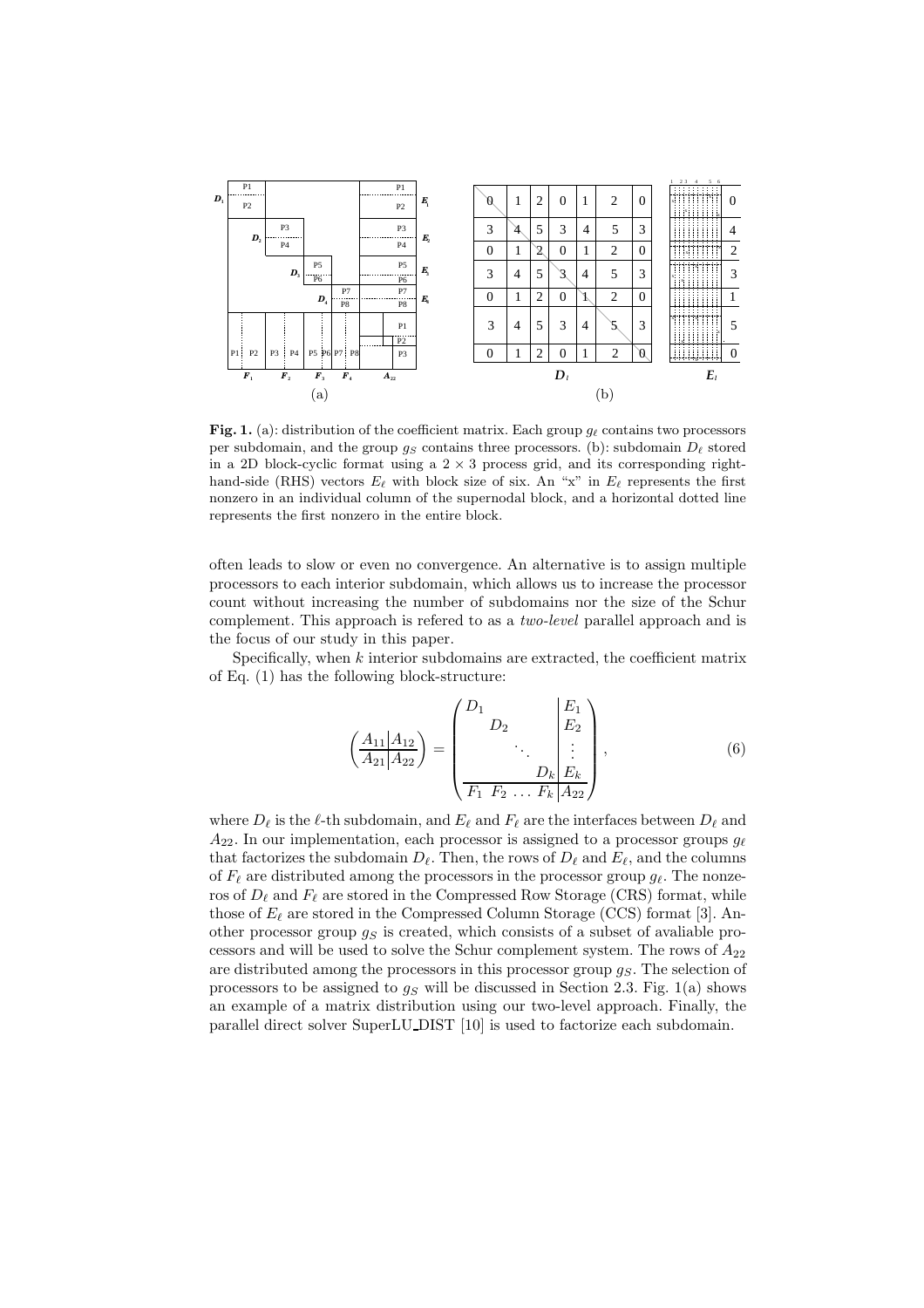2) Computing an approximate Schur complement. This is the most challenging phase of the parallel algorithm, especially in a two-level parallel framework. We need to deal with the load imbalance and communication not only within an intra-processor group assigned to the same subdomain but also among the inter-processor groups assigned to different subdomains. We have developed a number of techniques to enhance performance of computing the approximate Schur complement  $S$ , which are the focus of our paper and will be discussed in Section 2.

3) Computing the solution. A preconditioned Krylov method of PETSc [11] is used to solve the Schur complement system (4), where the preconditioner is the exact LU factors of an approximate Schur complement  $\widetilde{S}$ . SuperLU DIST is used to compute the preconditioner. At each iteration, the matrix-vector multiplication with  $S$  is computed by applying a sequence of the sparse matrix operations  $(3)$  on the vector, and hence, S is not stored explicitly. To improve the load balance of the matrix-vector multiplication, the matrices  $D_{\ell}$ ,  $E_{\ell}$ , and  $F_{\ell}$  are distributed among the processors in the processor group  $g_{\ell}$  such that they own similar number of nonzeros. Recall that SuperLU DIST internally uses a 2D block-cyclic format (see Fig. 1(b)). Hence, the performances of SuperLU DIST to compute the LU factorization of  $D_{\ell}$  and that to solve the corresponding linear system are not affected by the initial distribution of the coefficient matrix  $D_{\ell}$  and the RHS columns  $E_{\ell}$  and  $F_{\ell}$ . Finally, the final solution is computed by solving the interior system (5) with the already-computed LU factors.

# 2 Efficient computation of an approximate Schur complement

In this section, we describe the techniques to enhance performance of computing an approximate Schur complement  $S$ . To demonstrate the effectiveness of these techniques, we use numerical results of a highly-indefinite matrix from the numerical simulation of an accelerator cavity designs [1,9]; namely,  $tdr455k$ of dimension 2, 738, 556 with 112, 756, 352 nonzeros. For the numerical experiments, we extracted 16 subdomains  $D_{\ell}$  using PT-SCOTCH. All the experiments were conducted on the Cray XT4 machine at NERSC.

Given an LU factorization  $D_{\ell} = L_{\ell} U_{\ell}$ ,<sup>1</sup> the Schur complement S of (3) is computed as follows:

<sup>&</sup>lt;sup>1</sup> The matrix  $D_{\ell}$  is scaled and permuted to enhance numerical stability and preseve the sparsity of  $L_{\ell}$  and  $U_{\ell}$ . For clarity, the scaling and permutation are not shown in the expression.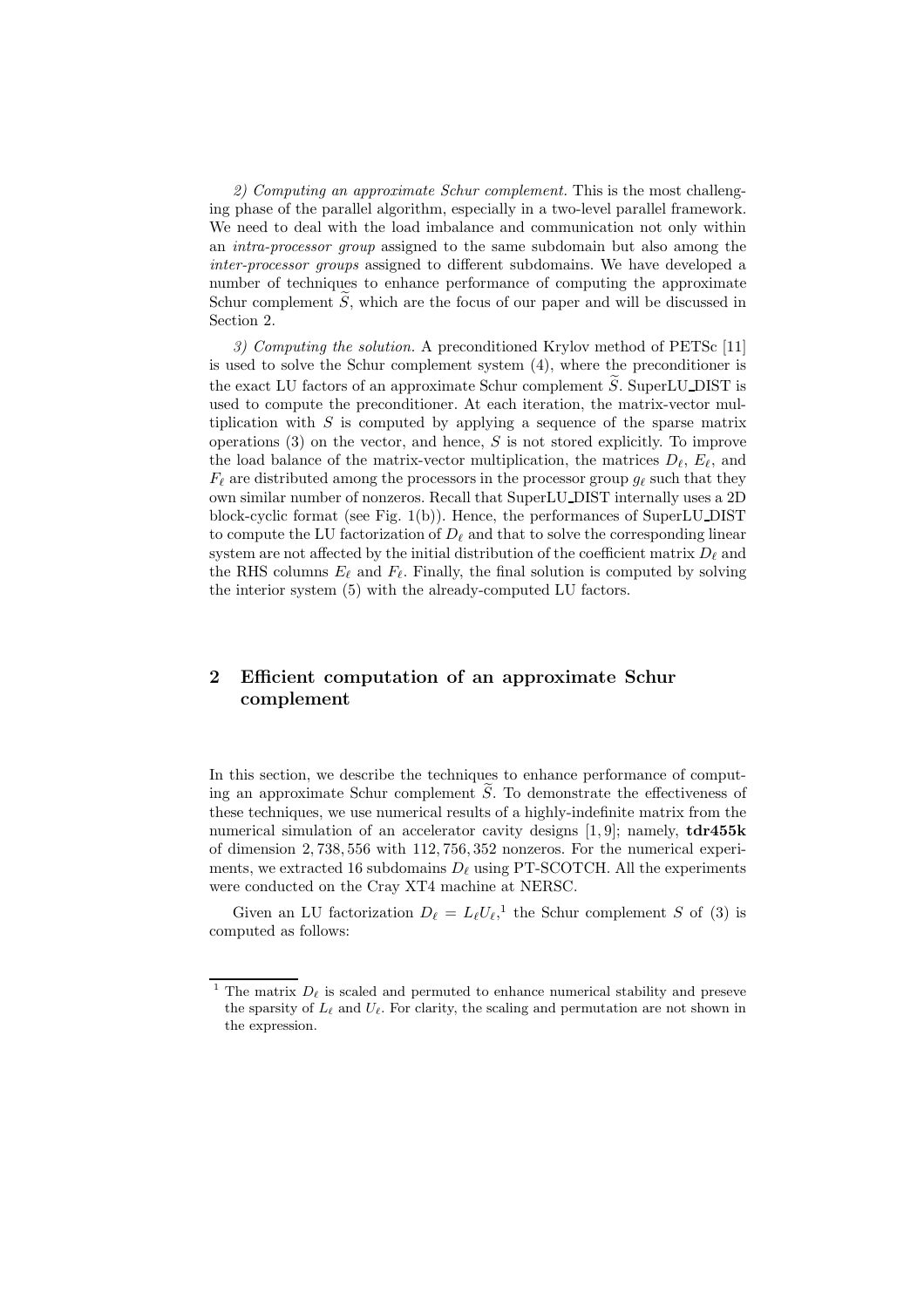$$
S = A_{22} - \sum_{\ell=1}^{k} F_{\ell} D_{\ell}^{-1} E_{\ell}
$$
 (7)

$$
= A_{22} - \sum_{\ell=1}^{k} (U_{\ell}^{-T} F_{\ell}^{T})^{T} (L_{\ell}^{-1} E_{\ell})
$$
\n(8)

$$
= A_{22} - \sum_{p=1}^{n_p} W^{(p)} G^{(p)},
$$
\n(9)

where  $n_p$  is the number of processors used to solve the entire system, and the matrices  $G^{(p)}$  and  $W^{(p)}$  are given by

$$
G^{(p)} = G(j_p : (j_{p+1} - 1), :), \quad W^{(p)} = W(:, j_p : (j_{p+1} - 1)), \tag{10}
$$

such that the p-th processor owns the  $j_p$ -th through  $(j_{p+1} - 1)$ -th rows of  $G =$  $L_{11}^{-1}A_{12}$  and the corresponding columns of  $W = (U_{11}^{-T}A_{21}^{T})^T$ , where the LU factorization  $A_{11} = L_{11}U_{11}$  is given by  $L_{\ell}$  and  $U_{\ell}$ . Once the matrices  $G^{(p)}$  and  $W^{(p)}$ are computed, the *p*-th processor computes its update matrix  $T^{(p)} = W^{(p)}G^{(p)}$ . To efficiently manage the required memory, the memory for storing each row of  $W^{(p)}$  is freed as soon as the corresponding row of  $T^{(p)}$  is computed. After  $T^{(p)}$  is computed, the rows of  $T^{(p)}$  are sent to the q-th processor which owns the corresponding rows of  $A_{22}$ , and the  $q$ -th processor computes the corresponding rows of the Schur complement S.

Large amount of fill may occur in  $G^{(p)}$  and  $W^{(p)}$ . To reduce the memory and computational costs, their approximations  $\widetilde{G}^{(p)}$  and  $\widetilde{W}^{(p)}$  are computed by discarding nonzeros with magnitudes less than a prescribed drop tolerance, and an approximate update matrix  $\tilde{T}^{(p)}$  is computed by  $\tilde{T}^{(p)} = \tilde{G}^{(p)} \tilde{W}^{(p)}$ . Then, if the pth processor belongs to the processor group  $g_S$ , to compute its local portion of an approximation Schr complement, it gathers the corresponding rows of  $\widetilde{T}^{(q)}$  from all the processors, and explicitly computes  $\widehat{S}^{(p)} = A_{22}^{(p)} - \sum_q \widetilde{T}^{(q)}(i_p : (i_{p+1}-1), :),$ where the p-th processor owns the  $i_p$ -th through  $(i_{p+1}-1)$ -th row of  $A_{22}$ ; i.e.,  $A_{22}^{(p)} = A_{22}(i_p : (i_{p+1}-1), :)$ . To further reduce the costs, small nonzeros are discarded from  $\widehat{S}^{(p)}$  to form its approximation  $\widetilde{S}^{(p)}$ . Prior to discarding the small nonzeros, we preprocess  $\widehat{S}^{(p)}$  to enhance numerical stability by permuting large nonzeros to the diagonal. This preprocessing is performed in a distributed fashion; namely, the p-th processor uses an existing serial code MC64 [4] and computes the permutation of its local matrix that corresponds to the p-th diagonal block of  $S$ . The off-diagonal blocks are permuted accordingly. This distributed preprocessing technique enhances the numerical stability without forming the global approximate Schur complement  $S$  on each processor. See [14] for more details on the preprocessing technique.

We now describe several techniques to enhance the performance of computing the approximate Schur complement  $\widetilde{S}^{(p)}$ .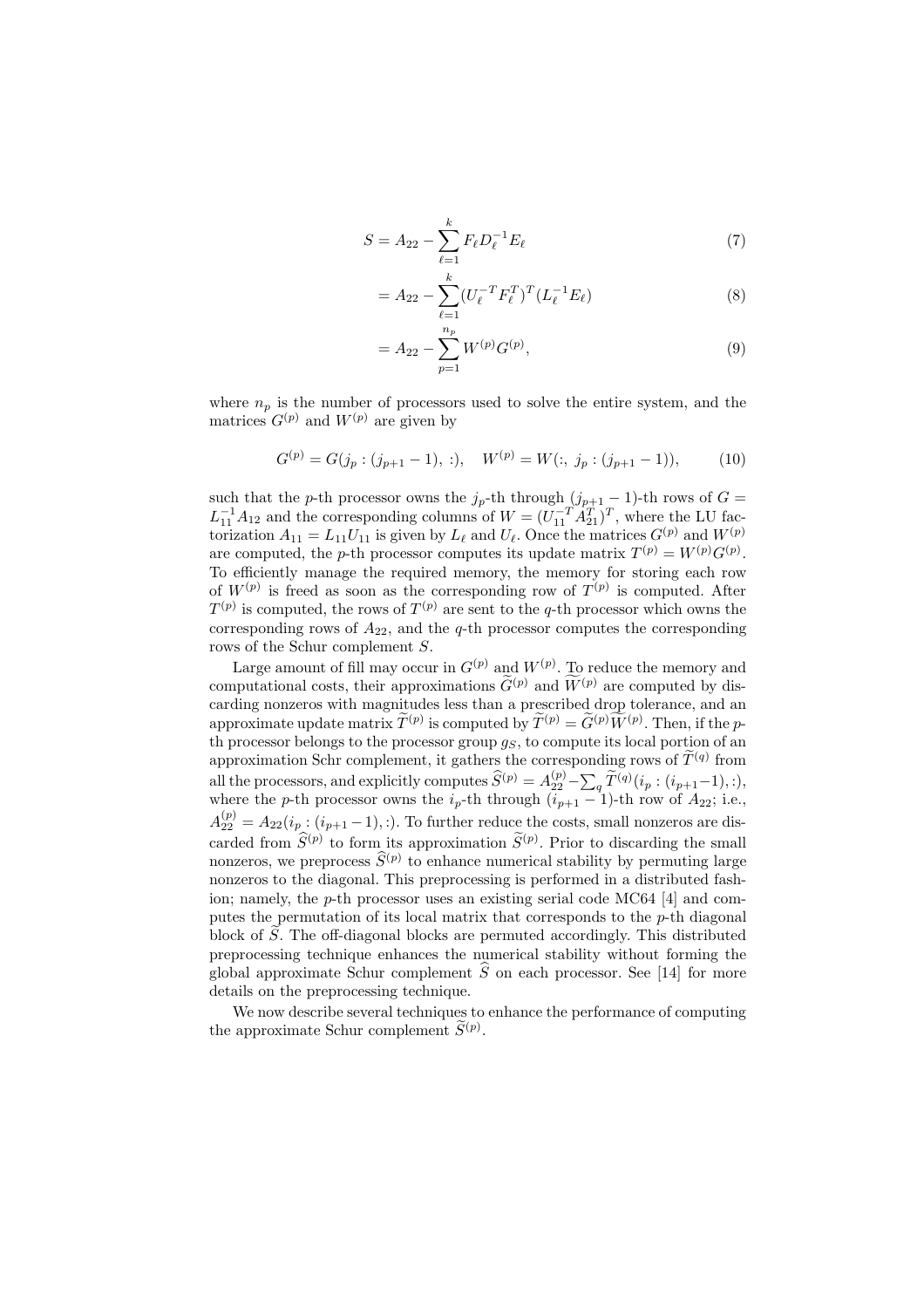#### 2.1 Sparse triangular solution with sparse right-hand-side columns

In the current version of SuperLU DIST, the LU factors  $L_{\ell}$  and  $U_{\ell}$  are stored in a 2D block-cyclic format based on the supernodal structure of  $L_{\ell}$  (see Fig. 1(b)). The RHS columns are assumed to be dense, and are distributed by block rows conforming to the supernodal partition. Since the communication and computation patterns of the triangular solutions do not change between the RHS columns, a symbolic triangular solution subroutine is invoked once to compute static communication and computation schedules. Then, the triangular systems are solved by a series of scheduled block operations with the supernodal blocks.

Our first performance-enhancing technique is to exploit sparsity in  $E_{\ell}$  and  $F_{\ell}^{T}$ when solving the triangular systems to form  $G^{(p)}$  and  $W^{(p)}$ , respectively. For this, we modified the symbolic triangular solution subroutine of SuperLU\_DIST so that only non-empty messages are sent and only computations with non-empty blocks are performed. Since the sparsity pattern of each column of  $E_{\ell}$  or  $F_{\ell}$ is different, this subroutine is invoked for each triangular solution with each column. This symbolic subroutine sets up the communication and computation schedules with respect to the supernodal blocks, which are typically not dense. Because of the supernodal structure of LU factors, when the fill occurs in the solution vector, it occur all the way to the boundary of the supernodes. Hence, during numerical solution, we keep track of the first nonzero in each supernodal block of the RHS column. Then, the block operations are performed only for the elements below the first nonzero location so that the operations with explicit zeros are eliminated. We have observed that exploiting the sparsity of the RHS columns leads to an order-of-magnitude speedup in computing  $W^{(p)}$  and  $G^{(p)}$ .

There are typically tens to hundreds of thousands of columns in  $E_{\ell}$ . Hence, it could be costly to perform the triangular solution one column at a time. A further optimization can be achieved by grouping  $E_{\ell}$  into blocks of multiple columns and solving one block at a time. There are several advantages with blocking: 1) the symbolic solution needs to be computed only per block, 2) fewer messages need to be sent to compute  $W^{(p)}$ , and 3) the data locality to access the LU factors may be improved. During the numerical solution with the multiple RHS columns, we keep track of the first nonzero within each supernodal block of the multiple columns (see Fig.  $1(b)$ ). The disadvantage is that we need to pad explicit zeros so that these columns have the same nonzero pattern. The padded zeros occur between the first nonzero position of the multiple columns and that of the individual columns. Hence, blocking introduces a trade-off between the data locality and the number of unwanted padded zeros. Specifically, data locality may be improved by increasing the block size; however, this increases the number of padded zeros. In a special case when the block size is set to be 1, there are no operations with explicit zero operands, but only a small amount of locality is available. For our test matrix **tdr455k**, the advantages outweighted the disadvantages, and the average and maximum speedups of 5.7 and 7.4, respectively, were achieved by blocking with our defalut block size of 50 and using one preocessor per domain.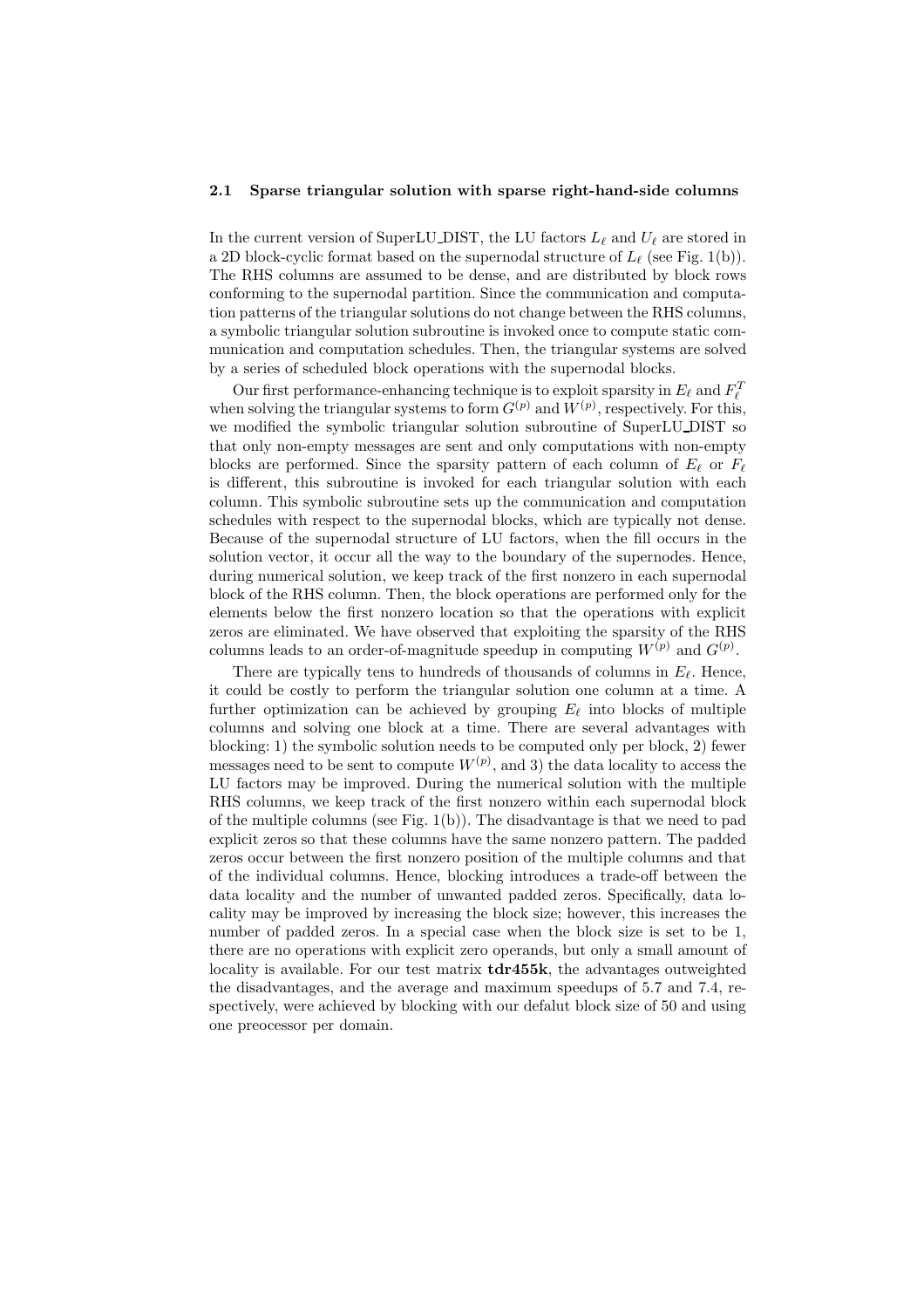To reduce the number of padded zeros introduced by blocking, we employ the following technique. We first permute the rows of  $E_{\ell}$  according to a postorder of the elimination tree of  $D_{\ell}$ . Then, the columns of  $E_{\ell}$  are permuted in descending order of the row indices of their first nonzeros. The columns of  $F_{\ell}^{T}$  are similarly permuted. A reason this ordering reduces the number of padded zero is the following. When a column has the first nonzero at the location corresponding to the i-th node of the elimination tree, then according to the Gilbert's path theorem [6], this first nonzero will generate the fill in the solution vector at the positions corresponding to the nodes on the path from the  $i$ -th node to the root of the elimination tree. After the RHS columns are sorted based on the postorder of their first nonzero row indices, the paths of the adjacent columns are likely to have their starting nodes close together, and the large parts of the paths overlap in the elimination tree. Hence, the solution vectors in the same column block are likely to have the fill at the similar locations, reducing the number of padded zeros. Furthermore, during the triangular solution, only the columns of the L-factor corresponding to the nodes on the paths are accessed. Hence, postordering the RHS columns also improves the data locality to access the  $L$ -factor. For our test matrix  $\mathbf{tdr455k}$ , average and maximum speedups of about 1.3 and 1.6 were achieved using this postordering technique and one processor per domain. Similar topological orderings have been used for a sparse triangular solution with multiple sparse RHS columns [12] and for computing elements of the inverse of a sparse matrix [2]. We have also introduced another ordering technique using a hypergraph model to maximize the similarity of the sparsity patterns among the solution vectors in a column block [15].

#### 2.2 Intra-processor load balance

We have developed a technique to improve the intra-processor load balance to compute the sparse matrix-matrix multiplication  $\widetilde{T}^{(p)} = \widetilde{W}^{(p)} \widetilde{G}^{(p)}$ . This is done by distributing the rows of  $\tilde{W}^{(p)}$  and  $\tilde{G}^{(p)}$  so that each processor in the same processor group  $g_{\ell}$  owns a similar number of nonzeros. Specifically, Fig. 2 shows the pseudocode to compute  $\tilde{G}^{(p)}$ , where the p-th processor belongs to the processor group  $g_{\ell}, \hat{E}_{\ell}$  contains the non-empty columns of  $E_{\ell}, \hat{E}^{(p)}$  is the rows of  $\hat{E}_{\ell}$ stored by the p-th processor,  $n_c$  is the number of columns of  $\widehat{E}_\ell$ ,  $\beta$  is the column block size, and  $n_b$  is the number of blocks (i.e.,  $n_b = \lfloor \frac{n_c}{\beta} \rfloor$ ). At Step 1.b of the pseudocode, the consecutive rows of  $\widehat{E}^{(p)}$  are distributed among all the processors (see Fig. 1(a)), but the solution vector  $X^{(p)}$  is distributed into block rows conforming to the supernodal partition and only among the diagonal processors (see Fig.  $1(b)$ ). After each triangular solution with a block RHS columns, the diagonal processor compresses each column of  $X^{(p)}$  into  $\widetilde{X}^{(p)}$ , excluding the explicitly padded zeros and discarding small nonzeros (Step 1.c). Then,  $\widetilde{X}^{(p)}$ is incrementaly stored in  $Y^{(p)}$  using the CCS format (Step 1.d). Once all the solution blocks are computed,  $Y^{(p)}$  is redistributed among all the processors in  $q_{\ell}$  so that each processor owns consecutive rows of the solution vectors and a roughly the same number of nonzeros (Step 2). Note that the remaining columns of the solution vectors are computed separately (Step 3). This is because the data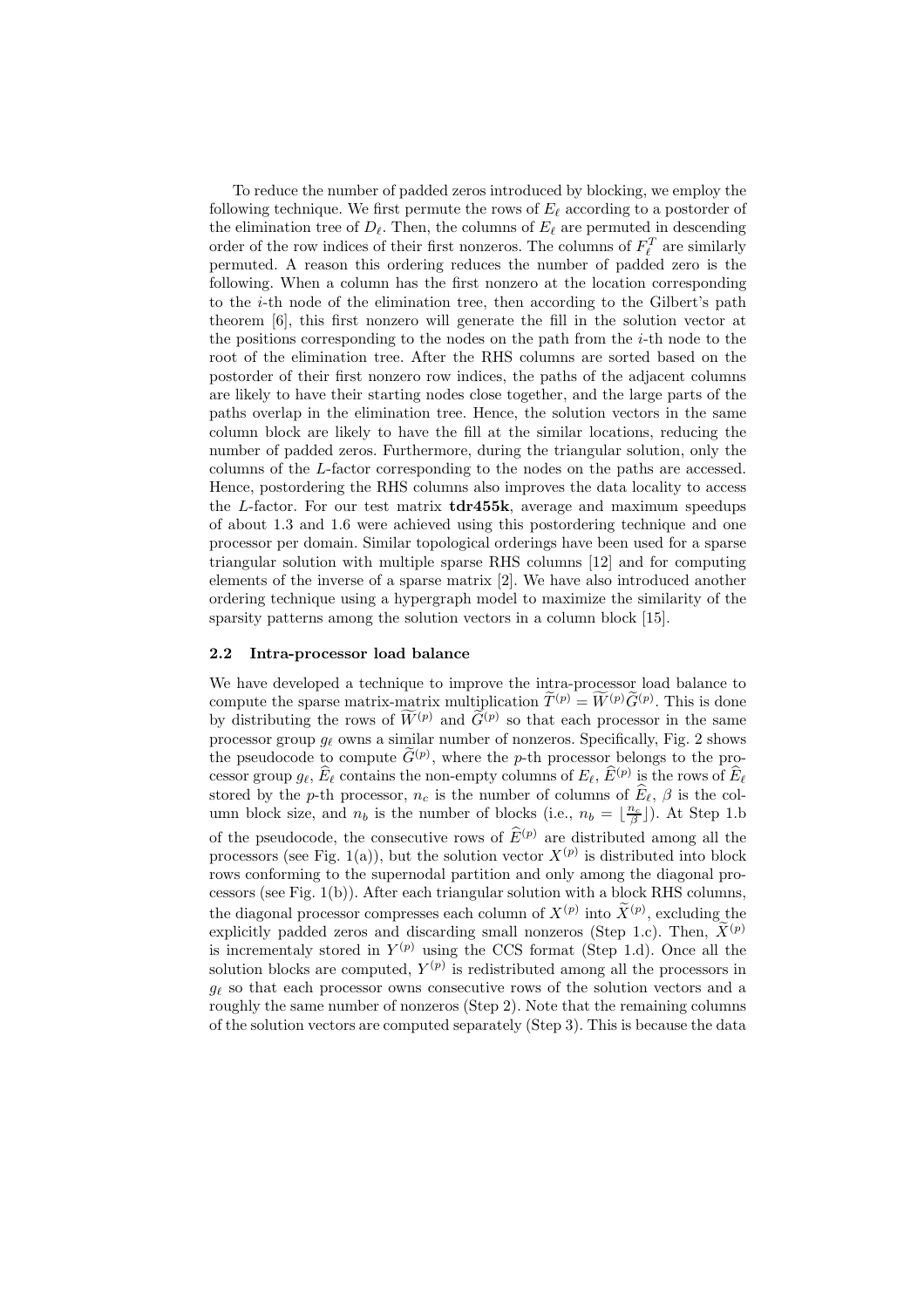1. Compute the solution vectors for the 1-st through  $(n_b \beta)$ -th columns  $Y^{(p)} := [$ for  $k := 1, \ldots, n_b$  do a. Extract the next right-hand-side block,  $B^{(p)} := \widehat{E}^{(p)}(:, ((k-1)\beta+1) : (k\beta))$ b. Compute the sparse triangular solution,  $X^{(p)} \leftarrow L_{\ell}^{-1} \beta$ c. Sparsify the solution vectors,  $\widetilde{X}^{(p)} \leftarrow X^{(p)}$ d. Store the solution vectors,  $Y^{(p)} \leftarrow [Y^{(p)}\widetilde{X}^{(p)}]$ end for 2. Distribute  $Y^{(p)}$  from the diagonal processors to all the processors  $\widetilde{G}^{(p)} \leftarrow Y^{(p)}$ 3. Compute the remaining solution vectors a.  $B^{(p)} := \bar{E}^{(p)}(:, (n_b \beta + 1) : n_c)$ b.  $X^{(p)} \leftarrow L_{\ell}^{-1} \beta$ <br>c.  $\widetilde{G}^{(p)} \leftarrow [\widetilde{G}^{(p)} \widetilde{X}^{(p)}]$ 

Fig. 2. Pseudocode to compute  $G^{(p)}$ .

structure for the triangular solution inside SuperLU DIST must be reinitialized when the block size changes, and the redistribution of  $Y^{(p)}$  into  $\widetilde{G}^{(p)}$  needs to be peformed before the block size changes. These remaining colums of  $\widetilde{G}^{(p)}$  and the solution vectors  $\widetilde{W}^{(p)}$  of the upper triangular system are distributed into the format that has been set up to load balance the first  $(n_b \beta)$  columns of  $\tilde{G}^{(p)}$ . In our numerical experiments using four processors for each of 16 interior subdomains of tdr455k, without this load balancing technique, some processor had only a negligible work to compute the matrix-matrix multiplication, and the load imbalance as measured by the computation time was up to five order of magnitude difference. With the technique described here, the load imbalance became less than a factor of two. As a result, this technique reduced the time to compute the Schur complement by a factor of 2.6 and the total solution time by a factor of 1.7.

#### 2.3 Inter-processor load balance

For the computation of the approximate Schur complement, all the processors first compute their local update matrices  $\widetilde{T}^{(p)} = \widetilde{W}^{(p)} \widetilde{G}^{(p)}$ . Then, the corresponding rows of  $\widetilde{T}^{(p)}$  are sent to the processors in the processor group  $q_S$ , which solve the Schur complement system. In comparison to the original system, the Schur complement system is typically much smaller in its dimension. Hence, only a subset of processors are used to solve the Schur complement system. In this section, we study two techniques to improve the inter-processor load balance; a strategy to accommodate this all-to-subset communication of  $\tilde{T}^{(p)}$  and that to select processors to solve the Schur complement system.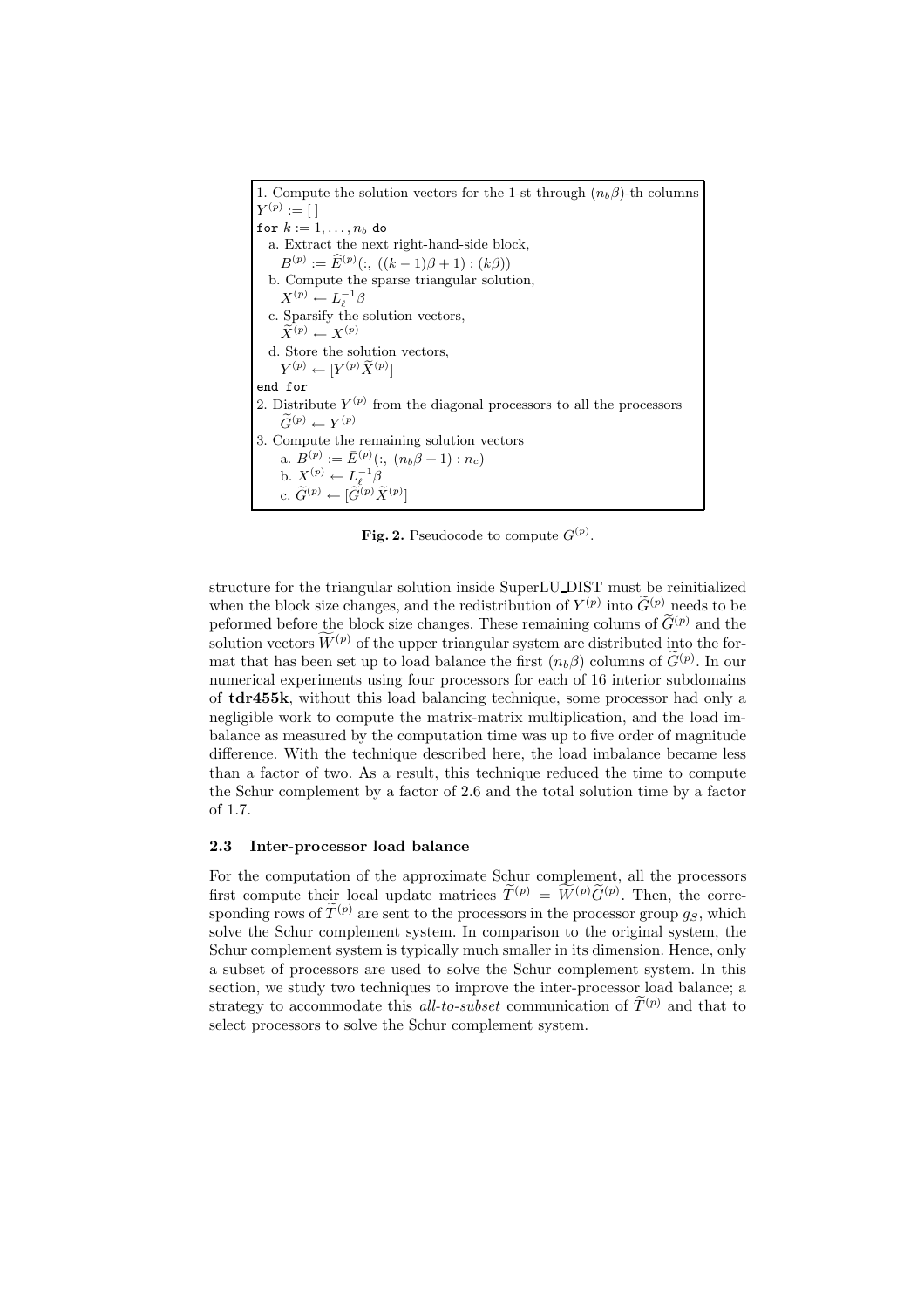To accomodate the all-to-subset communication of  $\tilde{T}^{(p)}$ , an MPI all-to-all communication subroutine can be used. Even though this simpifies the implementation, there are two shortcomings with this approach. Firstly, there are often large variations in the sizes of the subdomains  $D_{\ell}$  and in the sparsity of the interfaces  $E_\ell$  and  $F_\ell$ . Even though the intra-processor load balance is improved by the technique described in Section 2.2, this leads to poor load balance among the inter-processor groups to compute  $T^{(p)}$ . Since the global all-to-all communication imposes synchronization among all the processors, this load imbalance forces some processors to be idle waiting for the other processors to complete the computation of  $\widetilde{T}^{(q)}$ . Secondly, the all-to-all communication requires a large buffer to recieve the corresponding rows of  $\tilde{T}^{(q)}$  from all the processors.

To mitigate these problems, we designed an asynchronous point-to-point communication protocol to transfer  $T^{(p)}$ . Fig. 3 shows the pseudocode of this communication protocol, where  $p$  is the id of this processor,  $m<sub>s</sub>$  is the number of processors to which  $\tilde{T}^{(p)}$  needs to be sent,  $m_r$  is the number of processors from which nonempty  $T^{(q)}(p) = \tilde{T}^{(q)}(i_p : (i_{p+1} - 1), :)$  will be received, ISend(\*, q, t) and IRecv(\*, q, t) indicate nonblocking send to and receive from the q-th processor with a tag t, Wait $(*, t)$  blocks until the nonblocking receive operation with a tag t is processed, and Recv( $*, g, t$ ) is a blocking receive operation from the processor  $q$ , where ANY SOURCE can be used in the place of  $q$  to indicate a receive operation from any source, and SENDER SOURCE indicates the id of the sender processor. Furthermore, Allocate $(U(k), \text{size}(k))$  allocates the buffer  $U(k)$ to receive  $T^{(q)}(p)$  in the CSR format, where size(k) is the maximum number of nonzeros, and Free $(U(k))$  frees the buffer  $U(k)$ . In our implementation, all the matrix operations are performed by taking advantage of their sparsity. For efficient memory management, the portion of  $\tilde{T}^{(p)}$  is freed, once it is received, and we alternatly reuse two receiving buffers,  $U(0)$  and  $U(1)$ , whose sizes are stored in  $size(0)$  and  $size(1)$ , respectively.

Our point-to-point communication is desinged to overlap the computation of  $\widetilde{T}^{(q)}$  with the communication and summation of  $T^{(q)}(p)$ . Hence, there is more potential of the overlap, when the processors with less work to compute  $\widetilde{T}^{(q)}$ are assigned to the Schur complement. To achieve this, we assign processors from relatively small interior subdomains to the Schur complement. This not only increases the potential of the overlap, but also improves the overall load balance in memory requirement. Furthermore, on Line 1 of the pseudocode, we set  $q_{\pi_{m_r}} = p$  so that communication of  $T^{(q)}(p)$  from other processors can be overlapped with the computation and summation of the local  $T^{(p)}(p)$ . For our test matrix tdr455k, the size of the Schur complement was only about 0.5% of the total dimension, and the summation of the update matrices required only a neglibile amout of time (i.e., less than one second out of 120 seconds spent to compute  $\widetilde{S}^{(p)}$  on 16 processors). As a result, this point-to-point communication did not reduce the computation time significantly. However, for other problems with large interfaces, the solution time may be reduced more significantly using this point-to-point communication.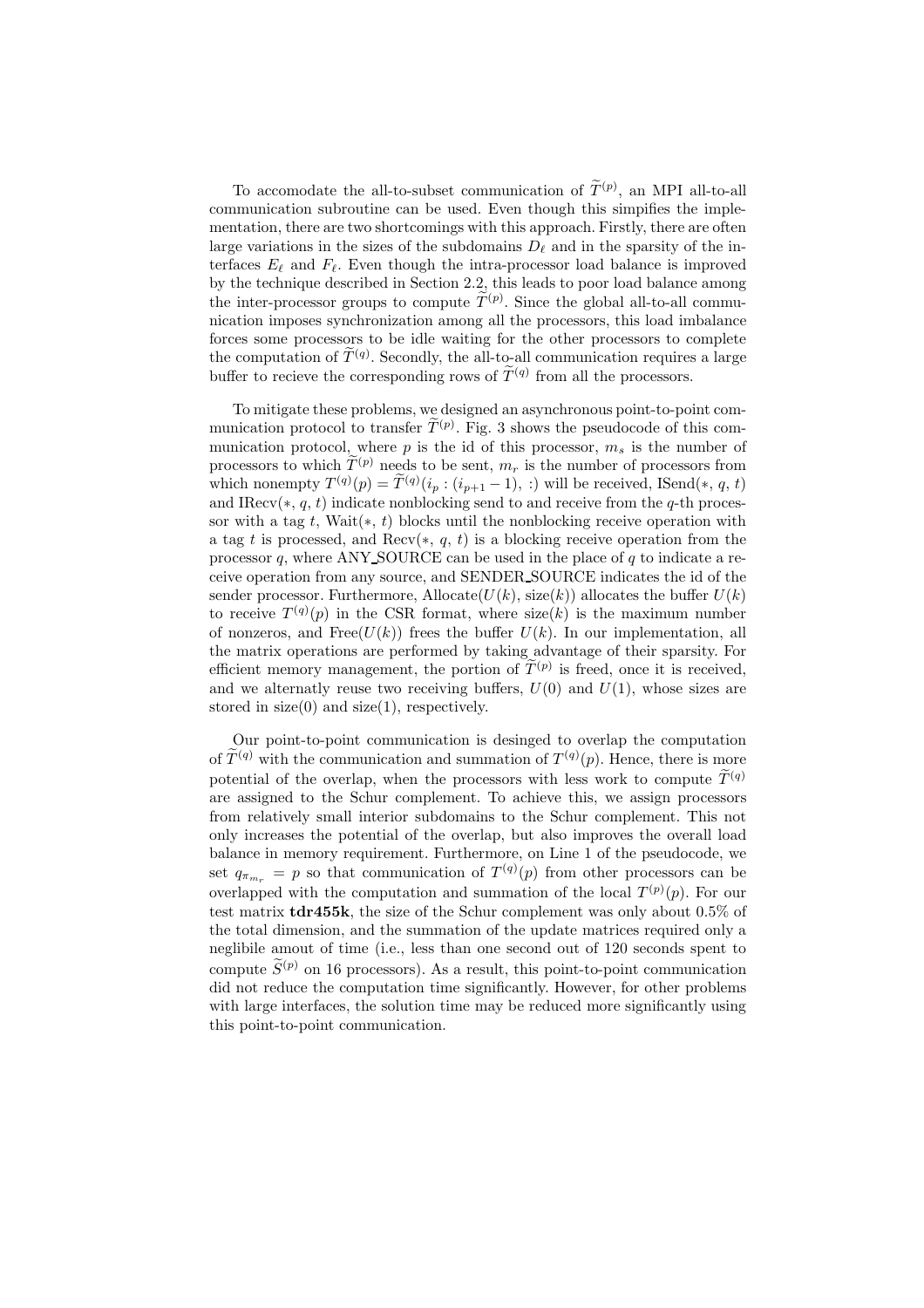```
/* All the processors perform Lines 1 through 10. */
1. for q = q_{\pi_1}, q_{\pi_2}, \ldots, q_{\pi_{m_s}} do
2. T(q) := W^{(p)}(i_q : (i_{q+1} - 1), :) * G^{(p)}/* compute the rows of T to be sent to the q-th processor */<br>3. if (q == p) then /* sending to itself */
4. \sec(0) = \text{nnz}(T(q))5. U(0) := T(q)<br>
6. else<br>
7. ISend(nnz(T)
          else
7. ISend(nnz(T(q), q, t<sub>0</sub>)<br>8. if(nnz(T(q)) > 0) th
8. if (\text{nnz}(T(q)) > 0) then Isend(T(q), q, t_1)<br>9. end if
          9. end if
10. end if
         The processor subset responsible for solving the Schur complement perform Lines 11 through 75. */11. if (p \in g_S) then<br>12. p_0 := p12. p_0 := p<br>13. n_m := 113. n_m := 1 /* number of received messages */<br>14. while( size(0) == 0 and n_m < m_r ) do /* find the size of the first nonempty message */
15. Recv(size(0), ANY_SOURCE, t_0)<br>16. n_m := n_m + 116. n_m := n_m + 117. p_0 := \text{SENDER SOURCE}18. end do<br>19. if (size)
19. if (size(0) > 0) then<br>20. n_k := 1 \nmid^* number
20. n_k := 1 \nmid^* number of received nonempty messages */<br>21 if (n_0 \neq n) then
21. if (p_0 \neq p) then<br>22 Allocate II(0)
22. Allocate( U(0), size(0) )<br>23. Recv(U(0), p_0, t_1)
23. IRecv(U(0), p_0, t_1)<br>24. end if
24. \qquad \qquad \textbf{end if} 25. \qquad \textbf{end if}25. end if<br>26. if \binom{n_m}{m}26. if \left( n_m < m_r \right) then<br>27. IRecy (size (1), Al
27. IRecv(size(1), ANY_SOURCE, t_0) /* request the size of the next message */<br>28. end if
          end if
29. S := A_{22}^{(p)} / / initialize the Schur complement<br>30. if \left(n_m < m_r \right) then /* find the size of the second nonempty message */
30. if(n_m \stackrel{\text{d}}{<} m_r) then<br>31. Wait(size(1), t_0)<br>32 n_m := n_m + 132. n_m := n_m + 1<br>33. while( size(1) == 0 and n_m < m_r ) do
34. Recv(size(1), ANY SOURCE, t_0)
35. n_m := n_m + 1<br>36. end do
36. end do
37. end if<br>38. n_1 := S38. p_1 := \text{SENDER-SOURCE}<br>39. if(size(1) > 0) then
39. if (\text{size}(1) > 0) then<br>40. Allocate (U(1), \text{size})40. Allocate(U(1), size(1)) /* allocate the buffer for the second message */<br>41. Hecv(U(1), p_1, t_1)
41. IRecv(U(1), p_1, t_1)<br>
42. if (n_m < m_r) then /* request the size of the next message */
43. IRecv(size(0), ANY_SOURCE, t_0)
44. end if \begin{array}{c} 44. \\ 45 \end{array} end if
45. end if<br>46. if (p_0 =46. if (p_0 \neq p) then<br>47. Wait(U(0), t_1)47. Wai<br>48. end if<br>49. S := S49. S := S - U(0) /* sparse update of the local Shur complement */<br>50. while (n_m \leq m_r) do /* while there is more nonempty messages */
51. if (n_m < m_r) then
52. Wait(\text{nnz}, t_0)53. n_m := n_m + 1<br>54. while( nn ==
54. while( \text{nnz} == 0 and n_m < m_r ) do
55. \text{Recv}(nnz, \text{ANY\_SOURCE}, t_0)56. n_m := n_m + 1<br>57. end do
                     57. end do
58. p_1 := \text{SENDER}\text{SOURCE}<br>59. if(\text{nnz} > 0) then
59. if (mnz > 0) then
60. if ( nnz > size(mod(n_k - 1, 2))) then
61. Free(U(\text{mod}(n_k-1, 2)))<br>62. Allocate(U(\text{mod}(n_k-1, 2))62. Allocate( U(\text{mod}(n_k-1, 2)), nnz)<br>63 size(mod(n<sub>i</sub> - 1, 2)) – nnz
63. size(\text{mod}(n_k - 1, 2)) = \text{nnz}<br>64. end if
64. end if 65. Example 18 EXECU
65. IRecv(U(\text{mod}(n_k - 1, 2)), p_1, t_1)<br>66. end if
66. end if \begin{array}{ccc} 66. & \text{end if} \\ 67. & \text{if} \begin{array}{cc} n_m \end{array} \end{array}67. if \left( n_m < m_r \right) then<br>68 IBecy(nnz ANY
68. IRecv(nnz, ANY SOURCE, t_0)<br>69
                     end if
70. end if 71. Wait(L
71. Wait(U(\text{mod}(n_k, 2)), t_1)<br>
72. S := S - U(\text{mod}(n_k, 2))72. S := S - U(\text{mod}(n_k, 2))<br>
73. n_k := n_k + 173. n_k := n_k + 1<br>74. end do
          74. end do
75. end if
```
Fig. 3. Pseudocode of the point-to-point communication to form S.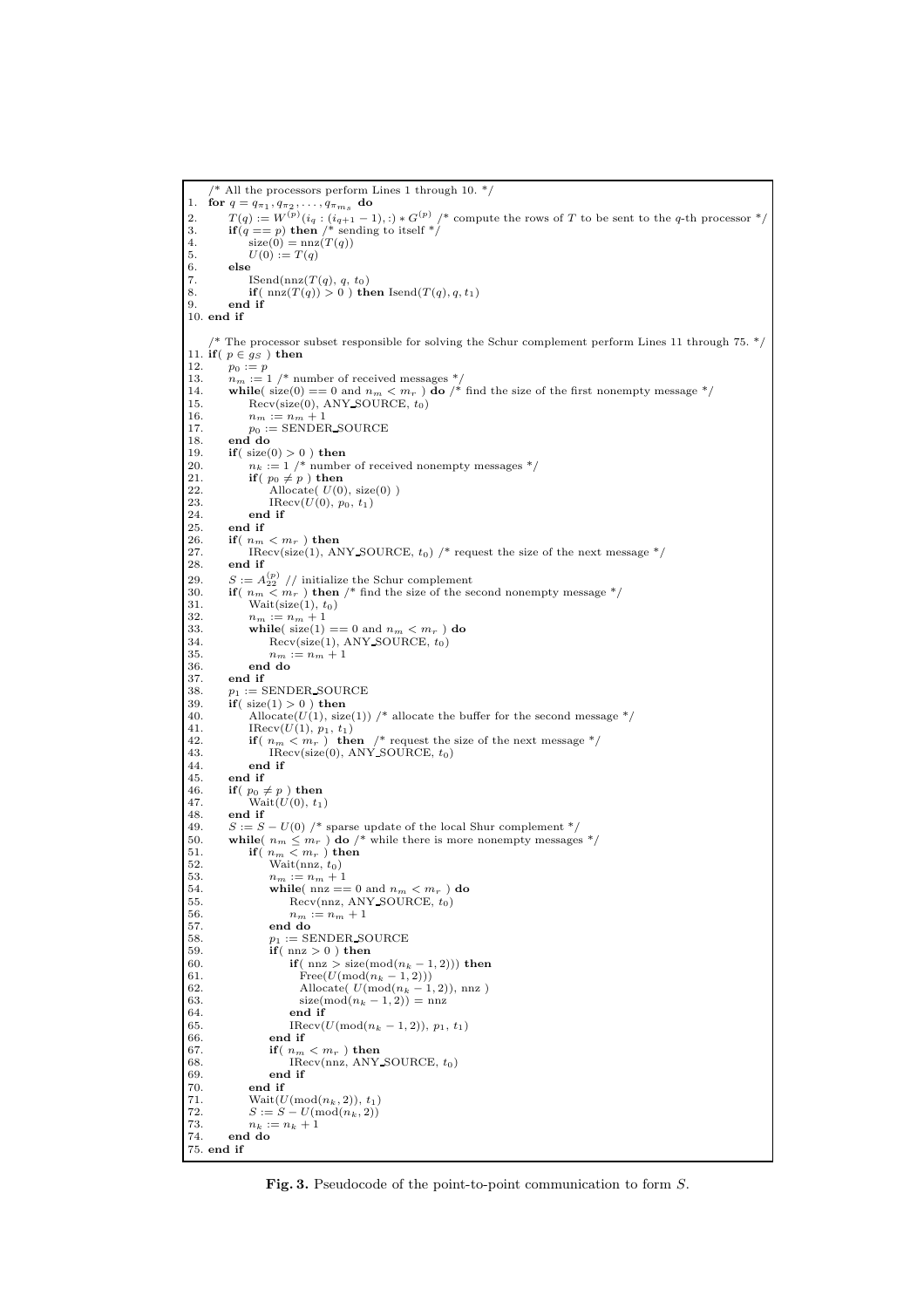

Fig. 4. Solution times required by SuperLU DIST and our hybrid solver on tdr455k.

More importantly, though, in comparison to the all-to-all communication, this point-to-point communiation can significantly reduce the memory requirement. This is because the point-to-point communication alternately uses only two receiving buffers, instead of a large buffer to hold all the receiving updates in the all-to-all communication. When four processors were used on each of the 16 interior subdomains of  $tdr455k$ , the point-to-point communication reduced the total number of nonzero elements in the receiving buffers by a factor of about 3.1 on average and up to 6.3. Notice that the size of the all-to-all communication buffer may increase with the number of processors. As a result when 64 processors were used on each of the 16 interior subdomains of tdr455k, the buffer size was reduced by a factor of 55.9 on average and up to 97.0 using the point-to-point communication.

## 3 Parallel performance

We now present parallel performance of our hybrid solver. For these numerical experiments, the Schur complement systems were solved using a preconditioned Krylov method of PETSc. The initial aproximation to the solution is the zero vector, and the computed solution was considered to have converged when the  $\ell_2$ -norm of the initial residual was reduced by at least twelve orders of magnitude. This is the solution accuracy required in the actual simulations.

Fig. 4(a) compares the total solution times required by SuperLU DIST and our hybrid solver to solve the tdr455k linear system. The hybrid solver used a drop tolerance  $\sigma_1$  to enforce the sparsity of  $\widetilde{E}$  and  $\widetilde{F}$ ,  $\sigma_2$  to enforce the sparsity of  $\tilde{S}$ , and unrestarted GMRES for solving the Schur complement system. With the one-level parallel approach of our hybrid solver, the number of interior subdomains was set to be equal to the total number of processors. With the two-level approach, the number of interior subdomains was fixed to be 16, and the processors were evenly distributed among the interior subdomains. The figure shows that the solution time with our hybrid solver scaled better than that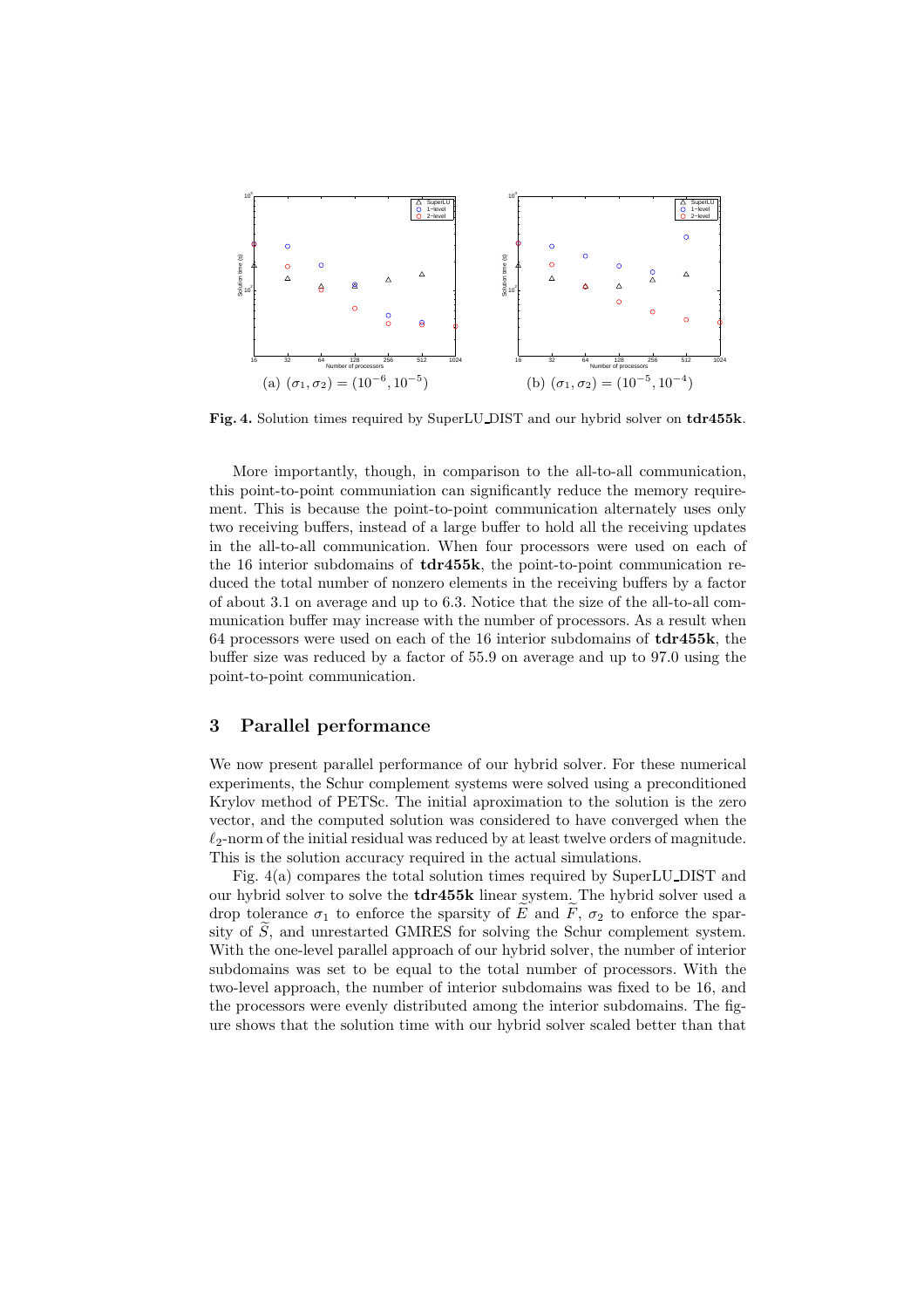with SuperLU DIST. The numerical results have also shown that the required memory scales better with our hybrid solver. For example, with 16 subdomains and these small drop tolerances  $(\sigma_1, \sigma_2) = (10^{-6}, 10^{-5})$ , the total number of nonzeros in the preconditioner was reduced only by 10% using our hybrid solver. However, on 256 processors, the maximum memory required by a processor was about 2.3GB using our two-level approach, while SuperLU DIST still required about 3.2GB.

Fig. 4(a) also shows that with the small drop tolerances, the scaling of the one-level and two-level approaches were similar. This is because the number of GMRES iterations was nearly independent of the number of interior subdomains, and GMRES converged within 20 iterations even when more interior subdomains were needed for the one-level approach to use more processors. For comparison, we have tested a state-of-the-art hybrid solver HIPS [5], which implements the one-level parallelization. HIPS computes the preconditioner for solving the Schur complement system based on an ILU factorization of  $\tilde{S}$ , where the sparsity of the preconditioner is enforced based on both the numerical values and locations of nonzeros. Specifically, the fill is allowed only between separators adjacent to the same subdomain. As a results, the computation of the preconditioner scales to a large number of processors. Unfortunately, this preconditioner was not effective for **tdr455k**; namely, it required 151 iterations on 16 processors, and it failed to converge within 1, 000 iterations on 32 processors even though the drop tolerances were set to be zero. Moreover, even when HIPS converged, our solver solved the linear system faster.

Larger drop tolerances reduce the memory required by our hybrid solver. For example, in Fig. 4(b), less memory was needed since the drop tolerances were increased by an order of magnitude from those in Fig.  $4(a)$ . Specifically, in Fig. 4(a), about 15% of the nonozeros were discarded from the matrices E and F, and about 50% of the nonzeros were discarded from the Schur complement  $\widehat{S}$ . The respective percentages of the discarded nonzeros for Fig. 4(b) were about 30% and 75%. Unfortunately, with large drop tolerances, the number of GMRES iterations may increase as more interior subdomains are generated. For example, in Fig. 4(b), the number of iterations increased from 32 to 290 when the number of interior subdomains increased from 16 to 256. As a result, with the onelevel approach, the solution time did not scale. On the other hand, the twolevel approach demonstrated more robust performance since the processor count can be increased while fixing the size of the Schur complement. These results illustrate the advantage of the two-level approach. For our target of solving larger problems, a more strict sparsity constraint may be needed to save memory. Therefore, Fig. 4(b) represents the more practical behavior of our hybrid solver.

Finally, in Table 1, we show the timing results of our hybrid solver to solve another linear system tdr8cavity of dimension 17, 799, 228 with 727, 163, 784 nonzeros. For these experiments, we fixed the number of subdomains to be 64, which resulted in the average subdomain dimension of 277, 220 and the Schur complement dimension of 57, 150. In the table,  $n_p$ ,  $n_{ge}$ , and  $n_{gs}$  are the numbers of processors to solve the entire system, to factorize a subdomain, and to solve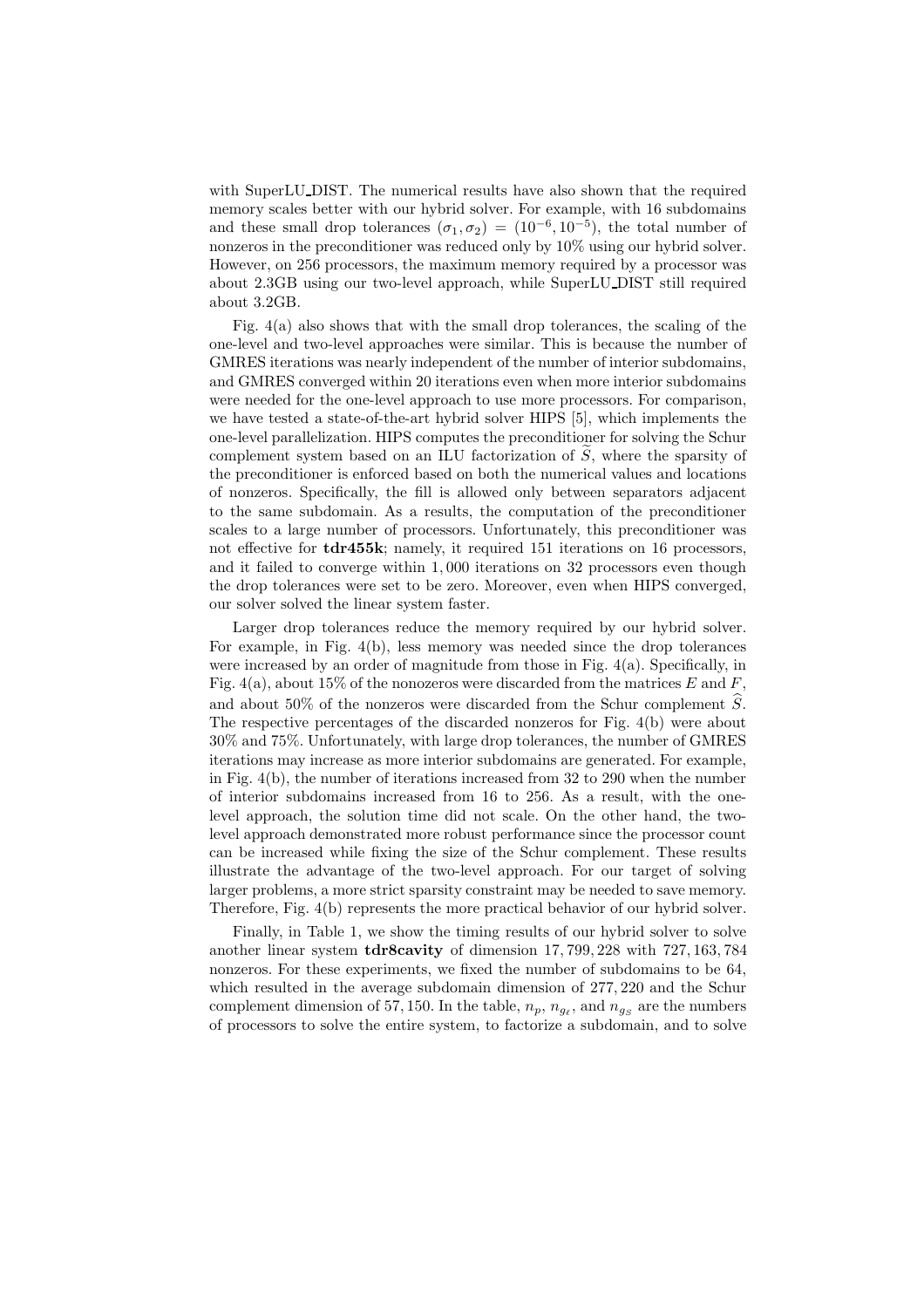|       |                |                                |    | Time                |                       |       |       |     |                      |
|-------|----------------|--------------------------------|----|---------------------|-----------------------|-------|-------|-----|----------------------|
| $n_p$ | $n_{g_{\ell}}$ | $n_{gS}$                       |    | itrs $LU(D_{\ell})$ | $Comp(\widetilde{S})$ | LU(S) | Solve |     | <b>Total</b> Speedup |
|       |                | $641 \times 18 \times 8$       | 9  | 334                 | 305                   | 4     | 38    | 682 |                      |
|       |                | $128 1\times2 8\times8$        | 9  | 176                 | 165                   | 4     | 32    | 377 | 1.81                 |
|       |                | $256 2\times2 8\times8$        | 9  | 91                  | 80                    | 5     | 24    | 200 | 1.89                 |
|       |                | $512 2\times4 8\times8$        | 8  | 48                  | 48                    | 5     | 20    | 126 | 1.59                 |
|       |                | $102414 \times 418 \times 8$   | 8  | 32                  | 28                    | 5     | 21    | 86  | 1.47                 |
|       |                | $ 2048 4 \times 8 8 \times 8$  | 10 | 23                  | 21                    | 5     | 23    | 72  | 1.19                 |
|       |                | $ 4096 8 \times 8 8 \times 8 $ | 8  | 20                  | 13                    |       | 24    | 64  | 1.13                 |

Table 1. Solution times required by our hybrid solver on tdr8cavity.

the Schur complement system, respectively, itrs is the number of BiCGSTAB iterations required for the solution convergence,  $LU(D_{\ell})$ , Comp(S), LU(S), Solve, and Total are the times in seconds for factorizing the  $\ell$ -th subdomain, computing  $\widetilde{S}$ , factorizing  $\widetilde{S}$ , computing the solution vector, and solving the entire system, respectively, and Speedup is the speedup gained by increasing the processor count by a factor of two. The table shows that the first two phases of the hybrid solver  $\mathrm{LU}(D_\ell)$  and  $\mathrm{Comp}(S)$  scaled to thousands of processors. Since  $n_{gs}$  is fixed to be 64, LU( $\widetilde{S}$ ) stayed the same. Even though the last phase Solve did not scale, the total solution time scaled to thousands of processors. We were not able to use SuperLU DIST to solve this linear system due to the excessive communication required for the triangular solution.

# 4 Conclusion

We presented several techniques to improve the robustness and scalability of the Schur complement method. Numerical results have shown that our solver is numerically more robust than another hybrid solver HIPS, while its parallel performance is improved from that of the direct solver SuperLU DIST. We are studying other techniques to further improve the performance of our hybrid solver such as improving initial partition, assigning different numbers of processors to subdomains, partitioning the Schur complement based on the separator boundaries, and other parallel preconditioning techniques for the Schur complement system.

# Acknowledgements

We gratefully thank Bora Uçar at CNRS, François-Henry Rouet at ENSEEIHT-IRIT, and Esmond Ng at LBNL for helpful discussions. We also thank Lie-Quan Lee at SLAC for providing the test matrix. This research was supported in part by the Director, Office of Science, Office of Advanced Scientific Computing Research, of the U.S. DOE under Contract No. DE-AC02-05CH11231.